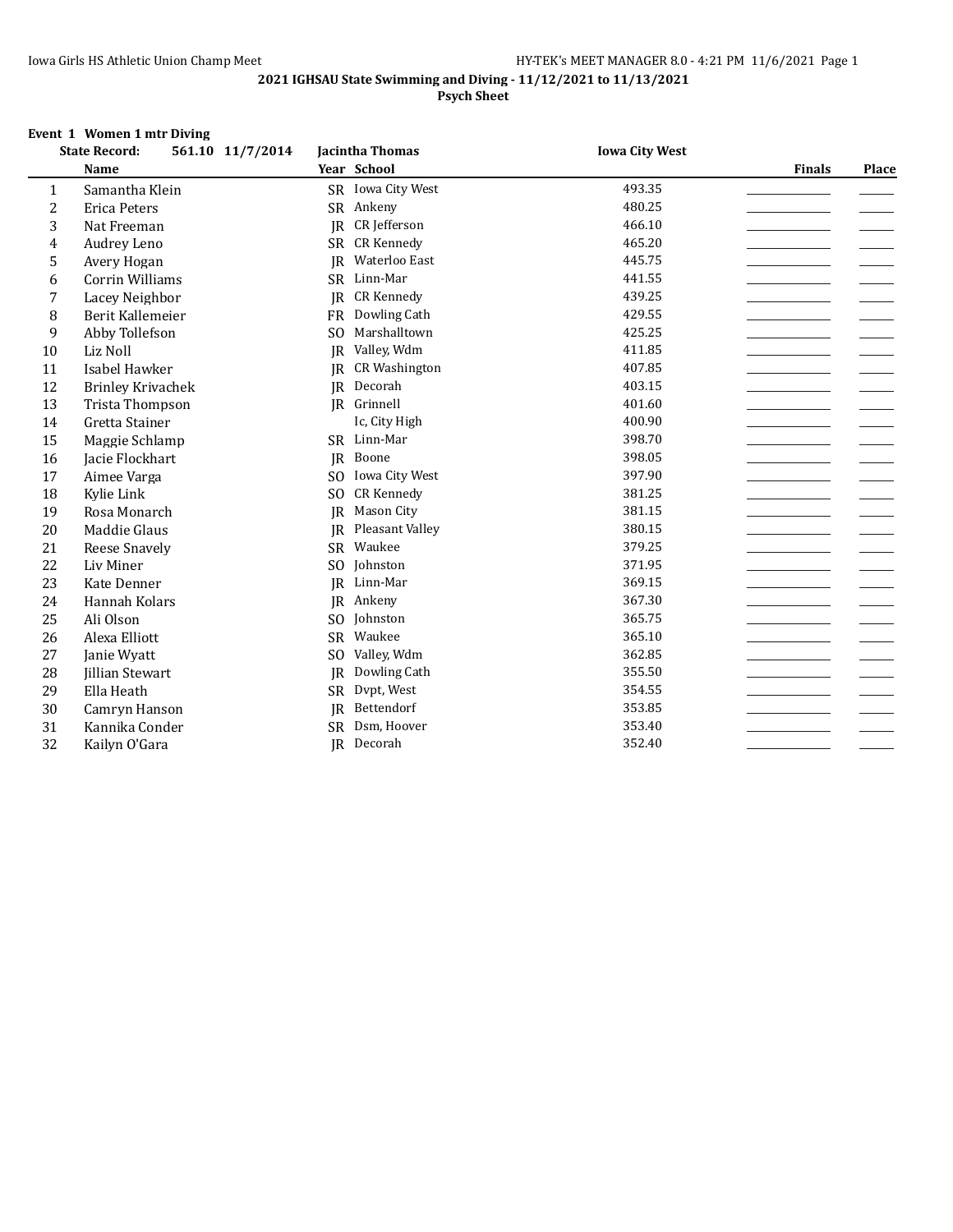**Psych Sheet**

# **Event 2 Women 200 Yard Medley Relay**<br>**State Record:** 1:42.00 11/3/20

#### **State Record: 1:42.00 11/3/2018 Dowling Catholic Dowling Catholic K Broderick, M Martin, B Quass, M Sweetman 1:44.21 AUTO Automatic AA**

|         | --- - - - ---- - ----- - - - - - |
|---------|----------------------------------|
| 1:46.21 | <b>CONS Consideration AA</b>     |

|                | <b>Team</b>        | Relay | <b>Seed Time</b> |      | <b>Finals</b> | Place |
|----------------|--------------------|-------|------------------|------|---------------|-------|
| $\mathbf{1}$   | Ames               |       | 1:45.91          | CONS |               |       |
| $\overline{c}$ | Ankeny             |       | 1:47.41          |      |               |       |
| 3              | Dvpt, Central      |       | 1:47.64          |      |               |       |
| 4              | Waukee             |       | 1:47.80          |      |               |       |
| 5              | Dowling Cath       |       | 1:48.67          |      |               |       |
| 6              | Dub Senior         |       | 1:49.32          |      |               |       |
| 7              | Pleasant Valley    |       | 1:49.35          |      |               |       |
| 8              | Johnston           |       | 1:49.79          |      |               |       |
| 9              | Iowa City West     |       | 1:50.05          |      |               |       |
| 10             | <b>Cedar Falls</b> |       | 1:50.34          |      |               |       |
| 11             | CR Kennedy         |       | 1:50.62          |      |               |       |
| 12             | Valley, Wdm        |       | 1:50.63          |      |               |       |
| 13             | Newton             |       | 1:50.68          |      |               |       |
| 14             | Mason City         |       | 1:51.88          |      |               |       |
| 15             | Bettendorf         |       | 1:52.09          |      |               |       |
| 16             | Boone              |       | 1:53.44          |      |               |       |
| 17             | Carroll            |       | 1:53.49          |      |               |       |
| 18             | Ottumwa            |       | 1:53.66          |      |               |       |
| 19             | Decorah            |       | 1:54.04          |      |               |       |
| 20             | Dsm Lincoln        |       | 1:54.08          |      |               |       |
| 21             | Lewis Central      |       | 1:54.17          |      |               |       |
| 22             | Wahlert, Dub       |       | 1:54.44          |      |               |       |
| 23             | Dub Hempstead      |       | 1:54.86          |      |               |       |
| 24             | Perry              |       | 1:55.08          |      |               |       |
| 25             | Spencer            |       | 1:55.28          |      |               |       |
| 26             | SE Polk            |       | 1:55.55          |      |               |       |
| 27             | Linn-Mar           |       | 1:56.18          |      |               |       |
| 28             | Fort Dodge         |       | 1:56.34          |      |               |       |
| 29             | Cb, Abe Lincoln    |       | 1:56.46          |      |               |       |
| 30             | Marshalltown       |       | 1:57.26          |      |               |       |
| 31             | Sc, North          |       | 1:57.33          |      |               |       |
| 32             | CR Jefferson       |       | 1:57.49          |      |               |       |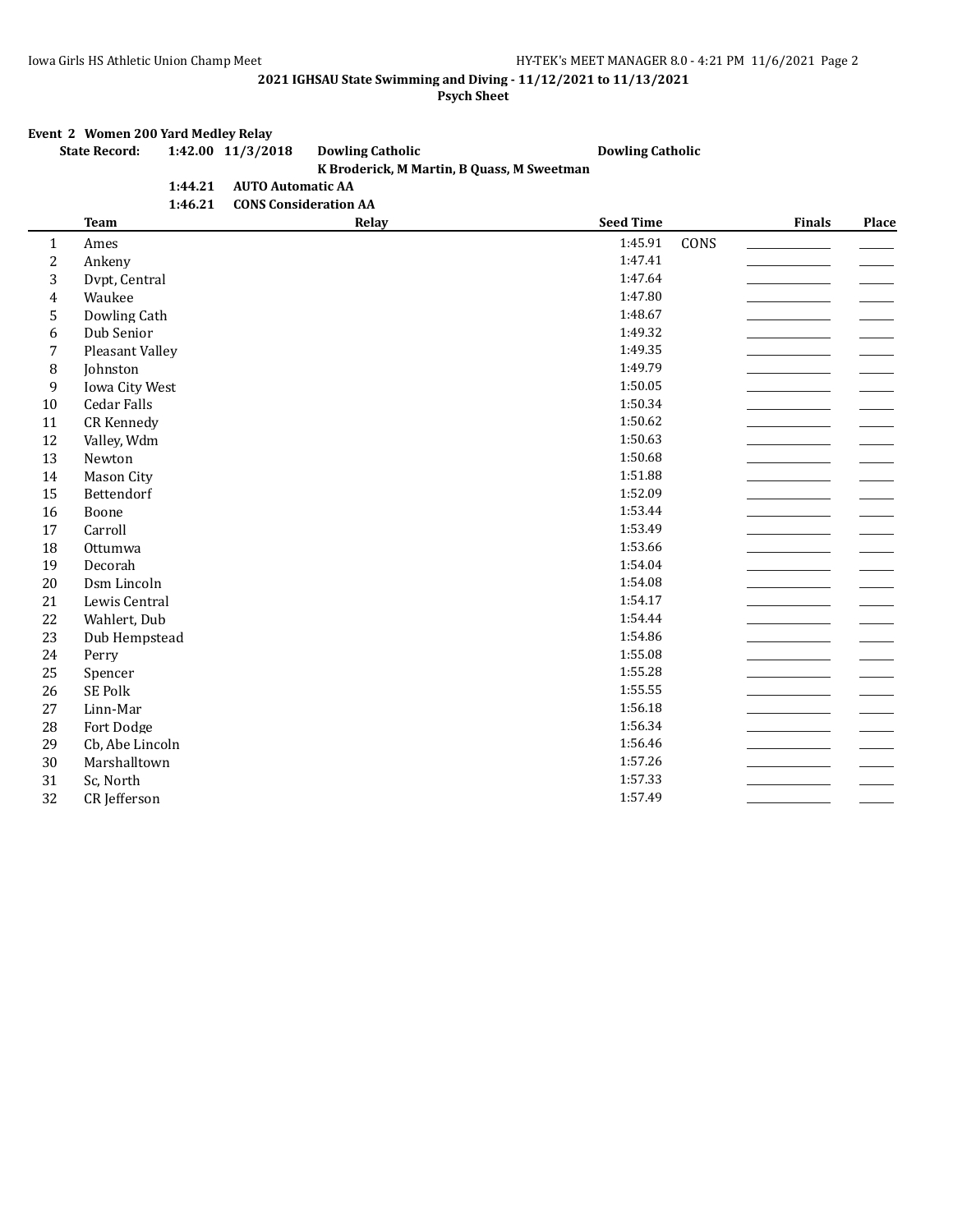#### **Psych Sheet**

## **Event 3 Women 200 Yard Freestyle<br>State Record: 1:47 14 11/8**

|                | <b>State Record:</b>    | 1:47.14 11/8/2014            | <b>Allyssa Fluit</b> | <b>Southeast Polk</b> |                    |       |
|----------------|-------------------------|------------------------------|----------------------|-----------------------|--------------------|-------|
|                | 1:48.74                 | <b>AUTO Automatic AA</b>     |                      |                       |                    |       |
|                | 1:50.57                 | <b>CONS Consideration AA</b> |                      |                       |                    |       |
|                | Name                    |                              | Year School          | <b>Seed Time</b>      | <b>Prelim Time</b> | Place |
| $\mathbf{1}$   | Jessi Wigham            |                              | JR Waukee            | 1:51.32               |                    |       |
| $\overline{c}$ | Nora Kemp               | SO.                          | Waukee               | 1:51.34               |                    |       |
| 3              | Jade Roghair            | <b>IR</b>                    | Iowa City West       | 1:53.99               |                    |       |
| $\overline{4}$ | Mary Selden             | S <sub>O</sub>               | Bettendorf           | 1:54.71               |                    |       |
| 5              | Kolby Reese             | S <sub>O</sub>               | Iowa City West       | 1:55.29               |                    |       |
| 6              | Lauren Fisher           |                              | SR Ames              | 1:55.62               |                    |       |
| 7              | Sophie Loeffler         |                              | FR Ankeny            | 1:55.77               |                    |       |
| 8              | Madison Judas           |                              | SR Waukee            | 1:55.99               |                    |       |
| 9              | Faith Frantum           |                              | FR Johnston          | 1:56.01               |                    |       |
| 10             | Alyssa Witt             | <b>IR</b>                    | Bettendorf           | 1:56.12               |                    |       |
| 11             | Maddie Carleton         |                              | SR Ankeny            | 1:56.18               |                    |       |
| 12             | Lauren Trent            |                              | SR Iowa City West    | 1:56.21               |                    |       |
| 13             | Lucy Haars              | S <sub>O</sub>               | Linn-Mar             | 1:57.19               |                    |       |
| 14             | Abby Buechel            | <b>SR</b>                    | Pleasant Valley      | 1:57.42               |                    |       |
| 15             | <b>Riley Snakenberg</b> |                              | FR Ames              | 1:57.43               |                    |       |
| 16             | Anna Huss               | <b>FR</b>                    | Dowling Cath         | 1:57.69               |                    |       |
| 17             | Zarah Worth             | JR                           | Dowling Cath         | 1:57.85               |                    |       |
| 18             | Brecken Baller          | <b>SR</b>                    | Sc, North            | 1:58.19               |                    |       |
| 19             | <b>Briley Corwin</b>    | S <sub>O</sub>               | Valley, Wdm          | 1:58.69               |                    |       |
| 20             | Audrey Repko            | <b>SR</b>                    | <b>CR Kennedy</b>    | 1:59.04               |                    |       |
| 21             | Loretta Ostermeier      |                              | SR Ames              | 1:59.47               |                    |       |
| 22             | Kallie Von der Linde    | <b>SR</b>                    | Dsm, Roosevelt       | 1:59.78               |                    |       |
| 23             | Raylee King             | SR                           | <b>CR Kennedy</b>    | 1:59.80               |                    |       |
| 24             | Jamie Schmid            | SR                           | Wahlert, Dub         | 1:59.91               |                    |       |
| 25             | Lexi Reynolds           | <b>IR</b>                    | Atlantic             | 2:00.48               |                    |       |
| 26             | Lilly Weber             |                              | SR Linn-Mar          | 2:00.48               |                    |       |
| 27             | Lauren Kathan           | SO.                          | Pleasant Valley      | 2:00.59               |                    |       |
| 28             | Madeline Fisher         | S <sub>O</sub>               | Muscatine            | 2:00.61               |                    |       |
| 29             | <b>Emily Brennom</b>    |                              | JR Linn-Mar          | 2:00.95               |                    |       |
| 30             | Grace Bobeldyk          |                              | SR Cedar Falls       | 2:01.15               |                    |       |
| 31             | Josie Parton            | SO.                          | Ankeny               | 2:01.26               |                    |       |
| 32             | Jorja Culver            |                              | SR Indianola         | 2:01.30               |                    |       |
| 33             | <b>Taylor Matta</b>     |                              | SR CR Kennedy        | 2:01.30               |                    |       |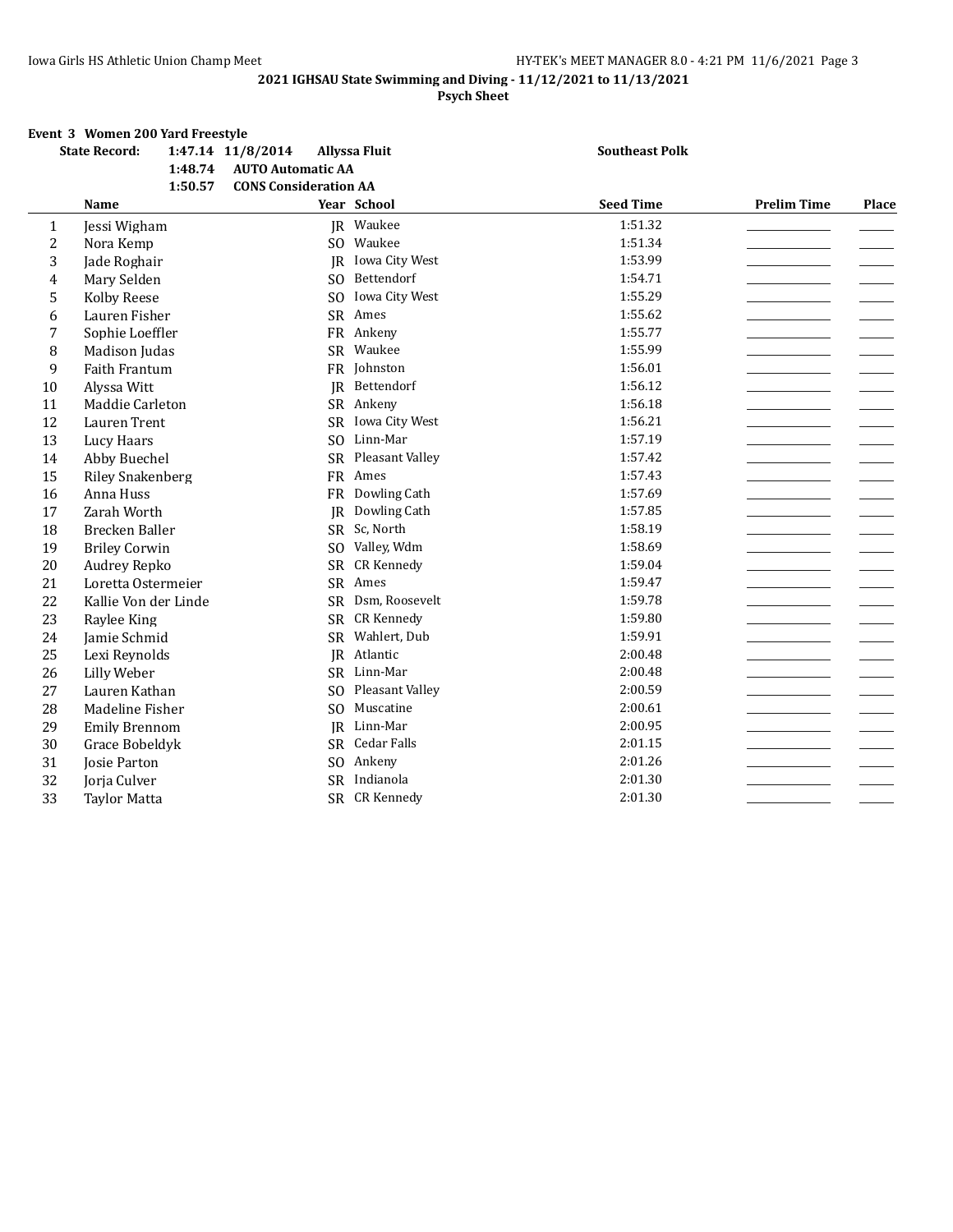### **Psych Sheet**

#### **Event 4 Women 200 Yard IM**

|                | <b>State Record:</b> | 2:01.51 | 2:00.33 11/3/2012<br><b>AUTO Automatic AA</b> | <b>Emma Sougstad</b> | <b>Mason City</b> |                    |       |
|----------------|----------------------|---------|-----------------------------------------------|----------------------|-------------------|--------------------|-------|
|                | <b>Name</b>          | 2:03.64 | <b>CONS Consideration AA</b>                  | Year School          | <b>Seed Time</b>  | <b>Prelim Time</b> | Place |
| 1              | Olivia Swalley       |         |                                               | JR Johnston          | 2:04.75           |                    |       |
| $\overline{c}$ | Hayley Kimmel        |         |                                               | JR Linn-Mar          | 2:04.86           |                    |       |
| 3              | Mallory Kell         |         |                                               | JR Waukee            | 2:07.84           |                    |       |
| $\overline{4}$ | Willa Hage           |         | <b>FR</b>                                     | Waukee               | 2:07.86           |                    |       |
| 5              | Annie Honkamp        |         | S <sub>O</sub>                                | Dowling Cath         | 2:09.54           |                    |       |
| 6              | <b>Taylor Buhr</b>   |         | <b>SR</b>                                     | Pleasant Valley      | 2:09.99           |                    |       |
| 7              | Abby Hala            |         |                                               | SR Ames              | 2:10.97           |                    |       |
| 8              | Olivia Taeger        |         | SR                                            | Iowa City West       | 2:11.08           |                    |       |
| 9              | Makala Hajek         |         | IR                                            | Iowa City West       | 2:11.28           |                    |       |
| $10\,$         | Isabel Heller        |         | S <sub>0</sub>                                | Dvpt, Central        | 2:11.33           |                    |       |
| 11             | Kate VanZee          |         | S <sub>O</sub>                                | Valley, Wdm          | 2:11.59           |                    |       |
| 12             | Maci Boffeli         |         | <b>SR</b>                                     | Dub Senior           | 2:12.62           |                    |       |
| 13             | Andra Robertson      |         | FR                                            | Ames                 | 2:12.76           |                    |       |
| 14             | Aspen Cole           |         | SO <sub>1</sub>                               | Mason City           | 2:12.80           |                    |       |
| 15             | Ellie Hance          |         | S <sub>0</sub>                                | <b>CR Kennedy</b>    | 2:12.86           |                    |       |
| 16             | Emma Myers           |         | S <sub>O</sub>                                | Carroll              | 2:13.12           |                    |       |
| 17             | Camden Habgood       |         | SR                                            | Waukee               | 2:13.28           |                    |       |
| 18             | Anja Peck            |         | SO.                                           | Ankeny               | 2:13.30           |                    |       |
| 19             | Anne Baumann         |         | SR                                            | <b>CR Kennedy</b>    | 2:13.68           |                    |       |
| 20             | Reese Winer          |         | S <sub>O</sub>                                | Ames                 | 2:13.81           |                    |       |
| 21             | Riley Wehr           |         | IR                                            | Bettendorf           | 2:13.82           |                    |       |
| 22             | <b>Lilly Adams</b>   |         |                                               | FR CR Kennedy        | 2:13.99           |                    |       |
| 23             | Rachel Rolow         |         | IR                                            | Ankeny               | 2:14.04           |                    |       |
| 24             | Ryann Rossi          |         | S <sub>0</sub>                                | Dowling Cath         | 2:14.15           |                    |       |
| 25             | Adeline Li           |         | S <sub>O</sub>                                | Valley, Wdm          | 2:14.95           |                    |       |
| 26             | Ella Zillmer         |         | SR                                            | Bettendorf           | 2:14.98           |                    |       |
| 27             | Kendall Mallaro      |         |                                               | SR Cedar Falls       | 2:15.81           |                    |       |
| 28             | Abby Jones           |         | IR                                            | <b>CR Washington</b> | 2:15.84           |                    |       |
| 29             | Abby Wilcox          |         | S <sub>O</sub>                                | Dowling Cath         | 2:15.85           |                    |       |
| 30             | Baylee Lehmann       |         | S <sub>O</sub>                                | <b>Cedar Falls</b>   | 2:15.92           |                    |       |
| 31             | Dawsyn Green         |         | <b>FR</b>                                     | Pleasant Valley      | 2:15.95           |                    |       |
| 32             | Olivia Frantum       |         |                                               | JR Johnston          | 2:16.43           |                    |       |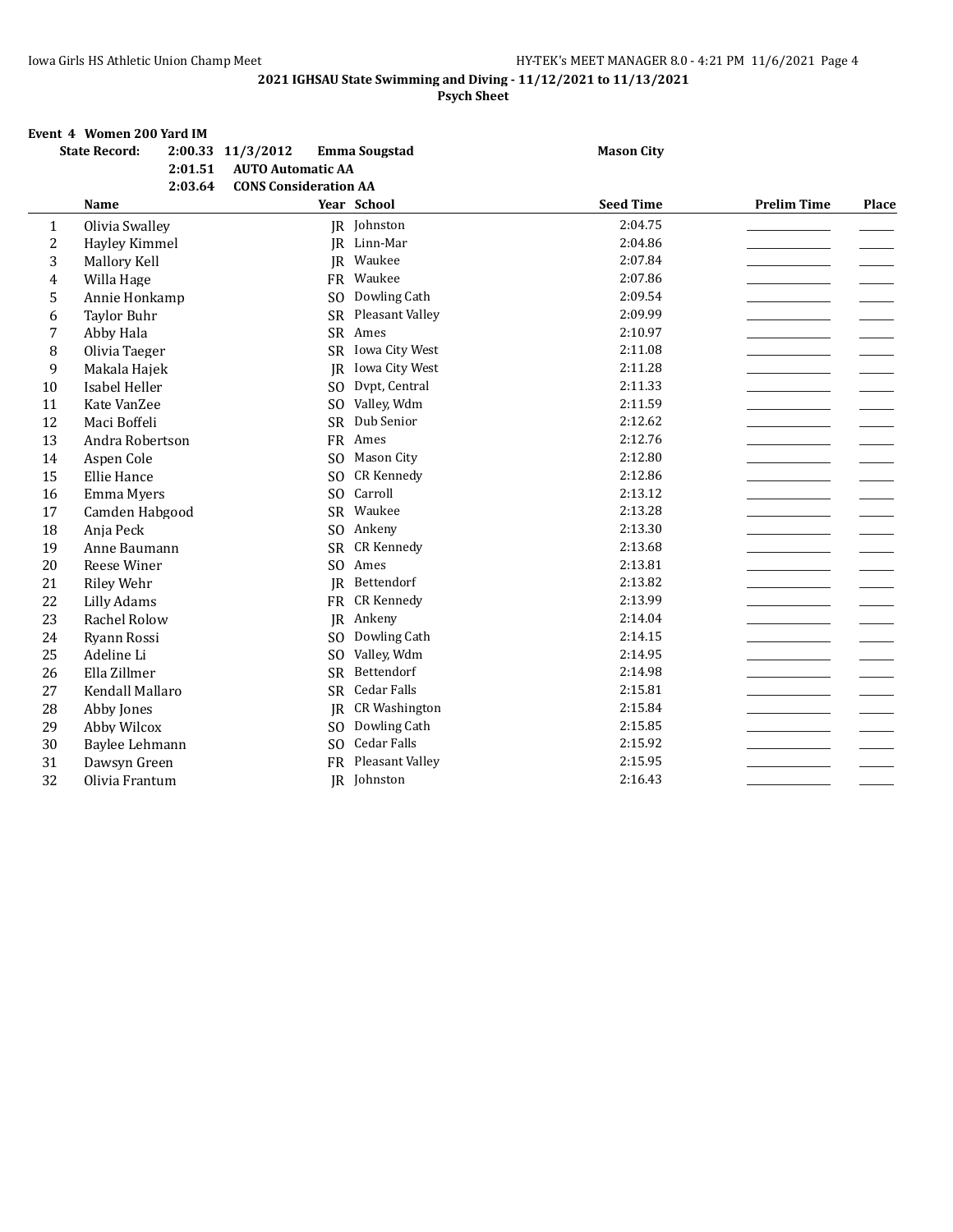#### **Psych Sheet**

#### **Event 5 Women 50 Yard Freestyle**

|                | <b>State Record:</b>   | 22.51 11/8/2014                       | <b>Maddie Gehrke</b> | <b>Waukee</b>    |      |                    |       |
|----------------|------------------------|---------------------------------------|----------------------|------------------|------|--------------------|-------|
|                |                        | <b>AUTO Automatic AA</b><br>23.20     |                      |                  |      |                    |       |
|                |                        | 23.54<br><b>CONS Consideration AA</b> |                      |                  |      |                    |       |
|                | <b>Name</b>            |                                       | Year School          | <b>Seed Time</b> |      | <b>Prelim Time</b> | Place |
| 1              | Meghan Donald          |                                       | SR Ames              | 23.24            | CONS |                    |       |
| $\overline{c}$ | Abby Lear              |                                       | SR Muscatine         | 23.91            |      |                    |       |
| 3              | Grace Hoeper           |                                       | FR Ic. City High     | 24.02            |      |                    |       |
| $\overline{4}$ | Mikayla Kloth          |                                       | SR Ames              | 24.14            |      |                    |       |
| 5              | Alexis Henning         |                                       | SR Ankeny            | 24.19            |      |                    |       |
| 6              | Ella Hochstetler       |                                       | SR Iowa City West    | 24.28            |      |                    |       |
| 7              | Anna Gute              | IR                                    | Boone                | 24.36            |      |                    |       |
| 8              | Jenna Currier          |                                       | SR Carroll           | 24.48            |      |                    |       |
| 9              | Payden Rafferty        | S <sub>O</sub>                        | Waukee               | 24.51            |      |                    |       |
| 10             | Maria Trotta           | S <sub>O</sub>                        | CR Kennedy           | 24.54            |      |                    |       |
| 11             | Sophie McCorkle        | <b>SR</b>                             | Ames                 | 24.63            |      |                    |       |
| 12             | Cassie Rounds          | <b>SR</b>                             | Dowling Cath         | 24.64            |      |                    |       |
| 13             | Hannah Cousins         | S <sub>O</sub>                        | Dvpt, Central        | 24.66            |      |                    |       |
| 14             | <b>Aubrey Douds</b>    | <b>SR</b>                             | Dsm Lincoln          | 24.73            |      |                    |       |
| 15             | Molly Gilligan         | S <sub>0</sub>                        | Dub Senior           | 24.73            |      |                    |       |
| 16             | Jaylene Karolus        | SR                                    | Perry                | 24.74            |      |                    |       |
| 17             | Taylor Judas           | S <sub>O</sub>                        | Waukee               | 24.75            |      |                    |       |
| 18             | Kristin He             |                                       | SR Valley, Wdm       | 24.99            |      |                    |       |
| 19             | Izzy Osborne           | SR                                    | Johnston             | 25.02            |      |                    |       |
| 20             | Avery Schmidt          | IR                                    | Wahlert, Dub         | 25.07            |      |                    |       |
| 21             | Tabitha Monahan        | <b>SR</b>                             | Dub Senior           | 25.08            |      |                    |       |
| 22             | <b>Caroline Walker</b> | JR                                    | Ankeny               | 25.12            |      |                    |       |
| 23             | Paige Werner           | <b>IR</b>                             | Decorah              | 25.15            |      |                    |       |
| 24             | Olivia Bacon           | S <sub>O</sub>                        | Indianola            | 25.22            |      |                    |       |
| 25             | Grace Veach            |                                       | SR Pleasant Valley   | 25.22            |      |                    |       |
| 26             | Lillie Ray             | <b>IR</b>                             | Newton               | 25.23            |      |                    |       |
| 27             | Simone Green           | S <sub>O</sub>                        | Dvpt, Central        | 25.24            |      |                    |       |
| 28             | Athieno Wandera        |                                       | FR Waukee            | 25.27            |      |                    |       |
| 29             | Lily Haars             |                                       | SR Linn-Mar          | 25.27            |      |                    |       |
| 30             | Gracie Lindaman        |                                       | FR Ankeny            | 25.28            |      |                    |       |
| 31             | Sophia Mason           | S <sub>O</sub>                        | Cedar Falls          | 25.35            |      |                    |       |
| 32             | Cate Lear              |                                       | FR Muscatine         | 25.38            |      |                    |       |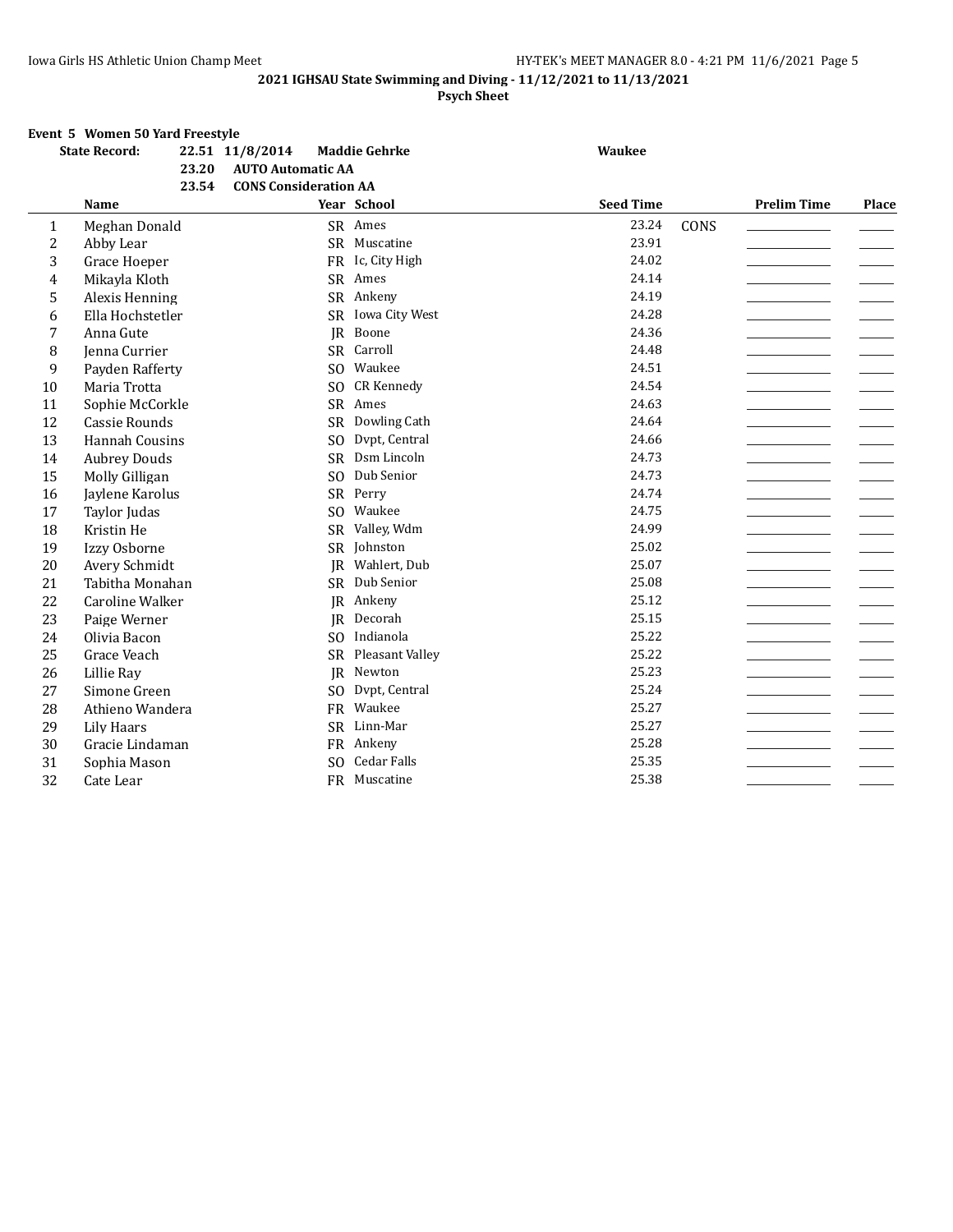**Psych Sheet**

## **Event 6 Women 100 Yard Butterfly**<br>**Example 12.20 11.43**

|                | Event o women fou faid butterily<br><b>State Record:</b> |       | 53.39 11/13/2020 Scarlet Martin |                |                    | <b>Iowa City West</b> |      |                    |       |
|----------------|----------------------------------------------------------|-------|---------------------------------|----------------|--------------------|-----------------------|------|--------------------|-------|
|                |                                                          | 54.42 | <b>AUTO Automatic AA</b>        |                |                    |                       |      |                    |       |
|                |                                                          | 55.49 | <b>CONS Consideration AA</b>    |                |                    |                       |      |                    |       |
|                | Name                                                     |       |                                 |                | Year School        | <b>Seed Time</b>      |      | <b>Prelim Time</b> | Place |
| $\mathbf{1}$   | <b>Scarlet Martin</b>                                    |       |                                 |                | SR Iowa City West  | 54.72                 | CONS |                    |       |
| $\overline{c}$ | Mikayla Kloth                                            |       |                                 |                | SR Ames            | 56.04                 |      |                    |       |
| 3              | Hannah Nedder                                            |       |                                 |                | SR Newton          | 57.69                 |      |                    |       |
| $\overline{4}$ | Ella Hochstetler                                         |       |                                 | <b>SR</b>      | Iowa City West     | 57.99                 |      |                    |       |
| 5              | Jenna Currier                                            |       |                                 | SR             | Carroll            | 58.12                 |      |                    |       |
| 6              | Jordon Kloth                                             |       |                                 |                | SR Ames            | 58.37                 |      |                    |       |
| 7              | <b>Cassie Rounds</b>                                     |       |                                 | <b>SR</b>      | Dowling Cath       | 58.41                 |      |                    |       |
| 8              | Mallory Kell                                             |       |                                 | IR             | Waukee             | 58.66                 |      |                    |       |
| 9              | Julia Sweetman                                           |       |                                 | IR             | Dowling Cath       | 58.86                 |      |                    |       |
| 10             | Alyssa Witt                                              |       |                                 | <b>IR</b>      | Bettendorf         | 58.98                 |      |                    |       |
| 11             | Kendall Mallaro                                          |       |                                 | <b>SR</b>      | Cedar Falls        | 59.17                 |      |                    |       |
| 12             | Maura Carstensen                                         |       |                                 |                | FR Linn-Mar        | 59.18                 |      |                    |       |
| 13             | Adeline Li                                               |       |                                 | S <sub>O</sub> | Valley, Wdm        | 59.32                 |      |                    |       |
| 14             | Evan Schwickerath                                        |       |                                 | JR             | Waukee             | 59.42                 |      |                    |       |
| 15             | <b>Elizabeth Powers</b>                                  |       |                                 | S <sub>O</sub> | Ames               | 59.57                 |      |                    |       |
| 16             | Zarah Worth                                              |       |                                 | JR             | Dowling Cath       | 59.84                 |      |                    |       |
| 17             | Riley Wehr                                               |       |                                 | <b>IR</b>      | Bettendorf         | 1:00.15               |      |                    |       |
| 18             | Jaylene Karolus                                          |       |                                 |                | SR Perry           | 1:00.22               |      |                    |       |
| 19             | Molly Gilligan                                           |       |                                 | S <sub>O</sub> | Dub Senior         | 1:00.38               |      |                    |       |
| 20             | Ellen Tews                                               |       |                                 | <b>IR</b>      | Pleasant Valley    | 1:00.41               |      |                    |       |
| 21             | Maci Greenley                                            |       |                                 |                | SR Bettendorf      | 1:00.46               |      |                    |       |
| 22             | Caroline Walker                                          |       |                                 | IR             | Ankeny             | 1:00.53               |      |                    |       |
| 23             | Maia Tecklenburg                                         |       |                                 | <b>FR</b>      | Johnston           | 1:00.68               |      |                    |       |
| 24             | Ellie Hance                                              |       |                                 | S <sub>O</sub> | <b>CR Kennedy</b>  | 1:00.72               |      |                    |       |
| 25             | Gabbie Hanson                                            |       |                                 | <b>FR</b>      | Dvpt, Central      | 1:00.91               |      |                    |       |
| 26             | Dylan Hogenson                                           |       |                                 | S <sub>O</sub> | Waukee             | 1:00.94               |      |                    |       |
| 27             | <b>Emily Voyna</b>                                       |       |                                 |                | SR Decorah         | 1:01.00               |      |                    |       |
| 28             | Dawsyn Green                                             |       |                                 |                | FR Pleasant Valley | 1:01.04               |      |                    |       |
| 29             | Karen Liu                                                |       |                                 | S <sub>O</sub> | Iowa City West     | 1:01.43               |      |                    |       |
| 30             | Meera Julka                                              |       |                                 | S <sub>O</sub> | <b>CR Kennedy</b>  | 1:01.53               |      |                    |       |
| 31             | Abby Matheson                                            |       |                                 | S <sub>O</sub> | Johnston           | 1:01.71               |      |                    |       |
| 32             | Maylei Ruggles                                           |       |                                 |                | JR Newton          | 1:01.79               |      |                    |       |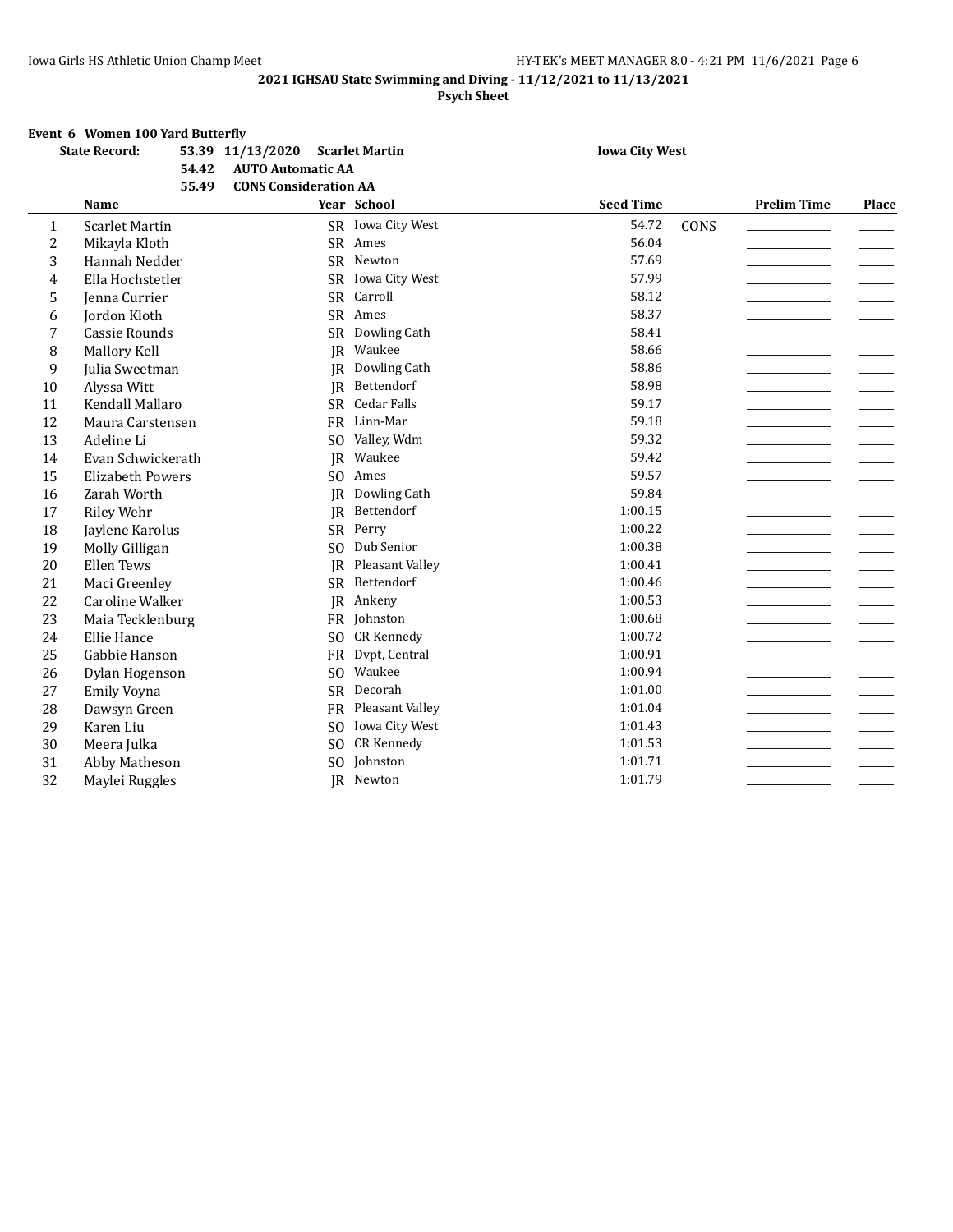#### **Psych Sheet**

#### **Event 7 Women 100 Yard Freestyle**

|                | <b>State Record:</b>  |       | 49.03 11/9/2019              | <b>Jasmine Rumley</b> | Ankeny           |      |                    |       |
|----------------|-----------------------|-------|------------------------------|-----------------------|------------------|------|--------------------|-------|
|                |                       | 50.19 | <b>AUTO Automatic AA</b>     |                       |                  |      |                    |       |
|                |                       | 51.05 | <b>CONS Consideration AA</b> |                       |                  |      |                    |       |
|                | Name                  |       |                              | Year School           | <b>Seed Time</b> |      | <b>Prelim Time</b> | Place |
| 1              | Meghan Donald         |       |                              | SR Ames               | 51.02            | CONS |                    |       |
| 2              | <b>Grace Frericks</b> |       |                              | SR Cedar Falls        | 51.73            |      |                    |       |
| 3              | Nora Kemp             |       | SO.                          | Waukee                | 51.85            |      |                    |       |
| $\overline{4}$ | Abby Lear             |       |                              | SR Muscatine          | 52.30            |      |                    |       |
| 5              | Grace Hoeper          |       | <b>FR</b>                    | Ic, City High         | 52.32            |      |                    |       |
| 6              | Mary Selden           |       | SO.                          | Bettendorf            | 52.69            |      |                    |       |
| 7              | <b>Aubrey Douds</b>   |       | <b>SR</b>                    | Dsm Lincoln           | 52.96            |      |                    |       |
| 8              | Brecken Baller        |       | SR                           | Sc, North             | 53.08            |      |                    |       |
| 9              | Olivia Taeger         |       | SR                           | Iowa City West        | 53.08            |      |                    |       |
| 10             | Maria Trotta          |       | S <sub>O</sub>               | <b>CR Kennedy</b>     | 53.68            |      |                    |       |
| 11             | Sophie McCorkle       |       | <b>SR</b>                    | Ames                  | 53.78            |      |                    |       |
| 12             | Anna Gute             |       | <b>IR</b>                    | Boone                 | 53.89            |      |                    |       |
| 13             | Lucy Haars            |       | S <sub>O</sub>               | Linn-Mar              | 54.22            |      |                    |       |
| 14             | Lily Haars            |       |                              | SR Linn-Mar           | 54.31            |      |                    |       |
| 15             | Madison Judas         |       |                              | SR Waukee             | 54.32            |      |                    |       |
| 16             | Gianna Stasi          |       | S <sub>O</sub>               | Johnston              | 54.38            |      |                    |       |
| 17             | Eileen Fierke         |       | IR                           | Fort Dodge            | 54.52            |      |                    |       |
| 18             | Abby Selden           |       | SO.                          | Bettendorf            | 54.74            |      |                    |       |
| 19             | Maggie Carlson        |       | <b>SR</b>                    | Dowling Cath          | 54.75            |      |                    |       |
| 20             | Saylor Horras         |       | <b>FR</b>                    | Ames                  | 54.75            |      |                    |       |
| 21             | Raylee King           |       | <b>SR</b>                    | <b>CR Kennedy</b>     | 54.79            |      |                    |       |
| 22             | Morgan Hunt           |       | <b>SR</b>                    | Valley, Wdm           | 54.80            |      |                    |       |
| 23             | Kylee Brown           |       | <b>IR</b>                    | Lewis Central         | 54.92            |      |                    |       |
| 24             | Tabitha Monahan       |       | SR                           | Dub Senior            | 54.93            |      |                    |       |
| 25             | Gracie Lindaman       |       |                              | FR Ankeny             | 54.94            |      |                    |       |
| 26             | Elaina Vrchoticky     |       | <b>IR</b>                    | Cb, Abe Lincoln       | 54.98            |      |                    |       |
| 27             | Makala Hajek          |       | IR                           | Iowa City West        | 55.01            |      |                    |       |
| 28             | Simone Green          |       | S <sub>O</sub>               | Dvpt, Central         | 55.06            |      |                    |       |
| 29             | Athieno Wandera       |       | <b>FR</b>                    | Waukee                | 55.10            |      |                    |       |
| 30             | Paige Werner          |       |                              | JR Decorah            | 55.34            |      |                    |       |
| 31             | Justyce Dominick      |       | IR                           | Vinton-Shellbrg       | 55.60            |      |                    |       |
| 32             | Julia Alberts         |       |                              | JR Decorah            | 56.09            |      |                    |       |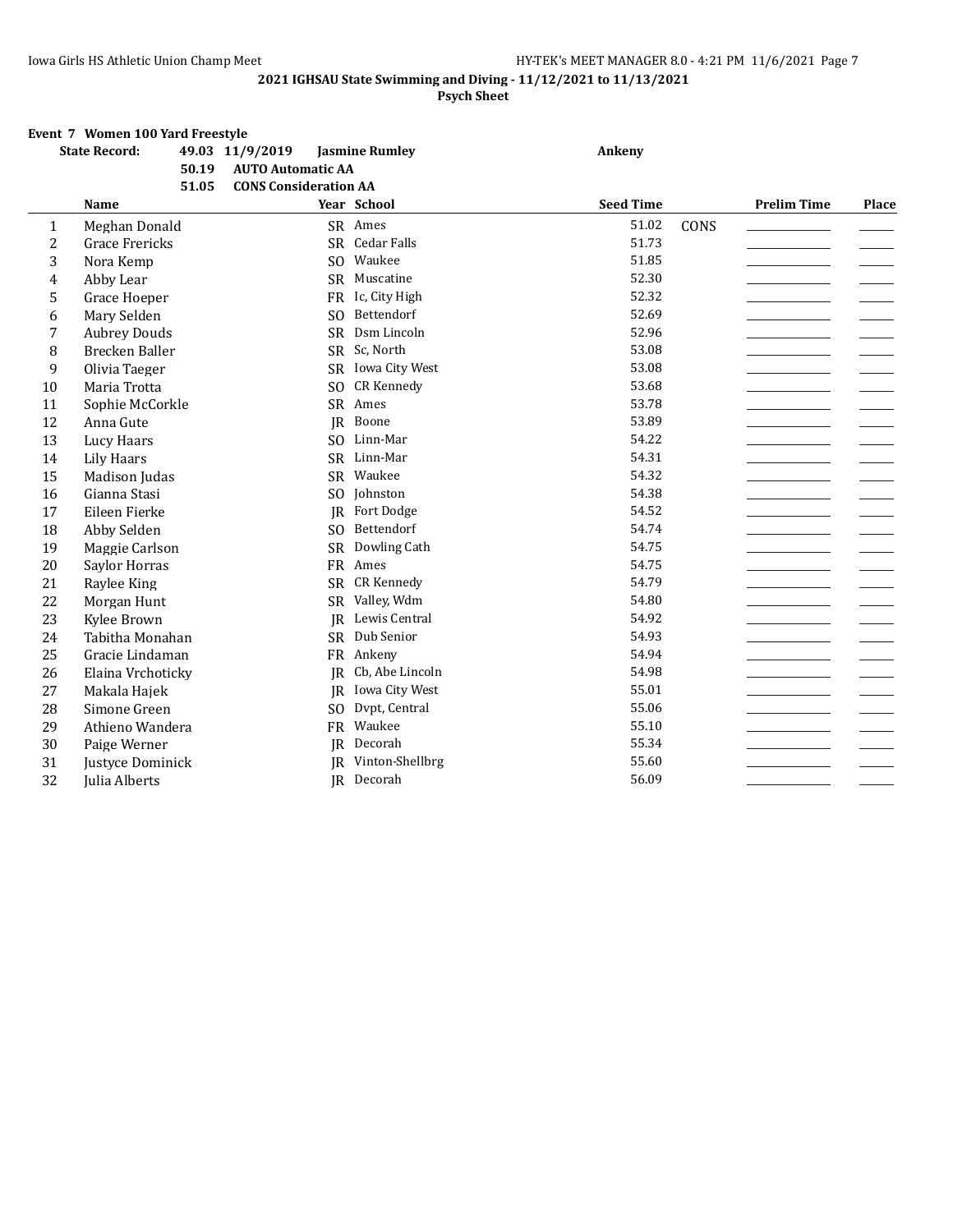#### **Psych Sheet**

#### **Event 8 Women 500 Yard Freestyle**

|                | <b>State Record:</b>    | 4:47.43 11/13/2020 Jessi Wigham |                    | <b>Waukee</b>    |                    |       |
|----------------|-------------------------|---------------------------------|--------------------|------------------|--------------------|-------|
|                | 4:52.18                 | <b>AUTO Automatic AA</b>        |                    |                  |                    |       |
|                | 4:56.85                 | <b>CONS Consideration AA</b>    |                    |                  |                    |       |
|                | Name                    |                                 | Year School        | <b>Seed Time</b> | <b>Prelim Time</b> | Place |
| 1              | Jessi Wigham            |                                 | JR Waukee          | 5:00.57          |                    |       |
| $\overline{2}$ | Jade Roghair            | <b>IR</b>                       | Iowa City West     | 5:03.83          |                    |       |
| 3              | Taylor Judas            |                                 | SO Waukee          | 5:04.17          |                    |       |
| 4              | Zoe Davey               |                                 | FR Waukee          | 5:05.72          |                    |       |
| 5              | <b>Faith Frantum</b>    |                                 | FR Johnston        | 5:07.09          |                    |       |
| 6              | <b>Kolby Reese</b>      | S <sub>O</sub>                  | Iowa City West     | 5:09.09          |                    |       |
| 7              | Lauren Trent            | <b>SR</b>                       | Iowa City West     | 5:09.60          |                    |       |
| 8              | Maddie Carleton         |                                 | SR Ankeny          | 5:09.77          |                    |       |
| 9              | <b>Audrey Repko</b>     |                                 | SR CR Kennedy      | 5:10.14          |                    |       |
| 10             | Sophie Loeffler         | <b>FR</b>                       | Ankeny             | 5:10.44          |                    |       |
| 11             | Lilly Weber             | <b>SR</b>                       | Linn-Mar           | 5:10.71          |                    |       |
| 12             | Lauren Fisher           | <b>SR</b>                       | Ames               | 5:12.92          |                    |       |
| 13             | Quin Mahler-Moreno      | <b>FR</b>                       | Perry              | 5:13.75          |                    |       |
| 14             | Jenna Henry             | S <sub>O</sub>                  | Valley, Wdm        | 5:14.27          |                    |       |
| 15             | Olivia Frantum          | IR                              | Johnston           | 5:14.48          |                    |       |
| 16             | <b>Riley Snakenberg</b> |                                 | FR Ames            | 5:15.39          |                    |       |
| 17             | Anna Huss               | <b>FR</b>                       | Dowling Cath       | 5:17.02          |                    |       |
| 18             | <b>Elizabeth Powers</b> | S <sub>O</sub>                  | Ames               | 5:18.96          |                    |       |
| 19             | <b>Briley Corwin</b>    | S <sub>O</sub>                  | Valley, Wdm        | 5:19.25          |                    |       |
| 20             | Casey Gannon            | IR                              | <b>CR Kennedy</b>  | 5:19.99          |                    |       |
| 21             | <b>Emily Brennom</b>    | IR                              | Linn-Mar           | 5:20.73          |                    |       |
| 22             | Lauren Kathan           | S <sub>O</sub>                  | Pleasant Valley    | 5:22.12          |                    |       |
| 23             | Abby Buechel            | <b>SR</b>                       | Pleasant Valley    | 5:22.53          |                    |       |
| 24             | Kallie Von der Linde    | <b>SR</b>                       | Dsm, Roosevelt     | 5:22.61          |                    |       |
| 25             | Cait Quinn              | <b>FR</b>                       | Pleasant Valley    | 5:22.82          |                    |       |
| 26             | Allison He              | S <sub>O</sub>                  | Valley, Wdm        | 5:23.16          |                    |       |
| 27             | Kaylen Torrence         |                                 | FR SE Polk         | 5:23.32          |                    |       |
| 28             | <b>Margaret Rhodes</b>  | <b>SR</b>                       | Decorah            | 5:23.54          |                    |       |
| 29             | Allie Nedved            | S <sub>O</sub>                  | Dowling Cath       | 5:24.34          |                    |       |
| 30             | Katie Ripley            | <b>SR</b>                       | Bettendorf         | 5:24.48          |                    |       |
| 31             | Grace Bobeldyk          | <b>SR</b>                       | <b>Cedar Falls</b> | 5:25.44          |                    |       |
| 32             | Grace Hehr              |                                 | SO Mason City      | 5:26.35          |                    |       |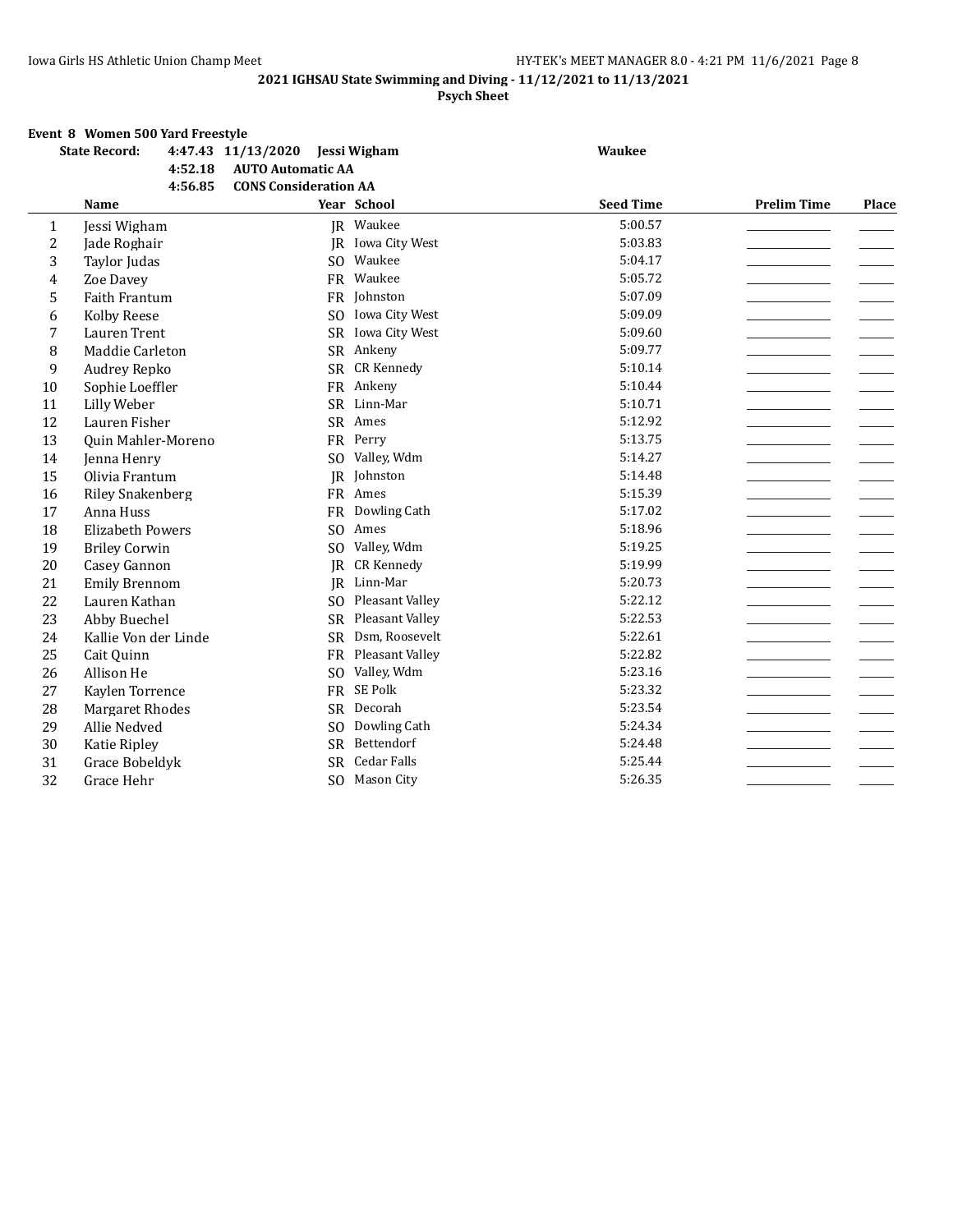#### **Psych Sheet**

### **Event 9 Women 200 Yard Freestyle Relay**

## **State Record: 1:33.50 11/3/2018 Ames Ames**

## **A Feddersen, M Donald, M Winer, B Horras**

**1:35.36 AUTO Automatic AA 1:36.94 CONS Consideration AA**

|                         | <b>Team</b>        | Relay | <b>Seed Time</b> |      | Finals | Place |
|-------------------------|--------------------|-------|------------------|------|--------|-------|
| $\mathbf{1}$            | Ames               |       | 1:36.39          | CONS |        |       |
| 2                       | Iowa City West     |       | 1:37.14          |      |        |       |
| 3                       | Linn-Mar           |       | 1:37.86          |      |        |       |
| $\overline{\mathbf{4}}$ | Dowling Cath       |       | 1:38.43          |      |        |       |
| 5                       | Waukee             |       | 1:38.57          |      |        |       |
| 6                       | Bettendorf         |       | 1:38.83          |      |        |       |
| 7                       | Ankeny             |       | 1:39.29          |      |        |       |
| 8                       | CR Kennedy         |       | 1:39.37          |      |        |       |
| $\mathbf{9}$            | Dvpt, Central      |       | 1:39.63          |      |        |       |
| 10                      | Muscatine          |       | 1:39.64          |      |        |       |
| 11                      | Newton             |       | 1:39.68          |      |        |       |
| 12                      | Carroll            |       | 1:39.97          |      |        |       |
| 13                      | Valley, Wdm        |       | 1:41.40          |      |        |       |
| 14                      | <b>Cedar Falls</b> |       | 1:41.96          |      |        |       |
| 15                      | Johnston           |       | 1:41.97          |      |        |       |
| 16                      | Boone              |       | 1:42.48          |      |        |       |
| 17                      | Ic, City High      |       | 1:42.81          |      |        |       |
| 18                      | Decorah            |       | 1:43.20          |      |        |       |
| 19                      | Ottumwa            |       | 1:43.26          |      |        |       |
| 20                      | Sc, North          |       | 1:43.47          |      |        |       |
| 21                      | Indianola          |       | 1:43.50          |      |        |       |
| 22                      | Pleasant Valley    |       | 1:43.63          |      |        |       |
| 23                      | Marshalltown       |       | 1:43.79          |      |        |       |
| 24                      | Dub Hempstead      |       | 1:43.93          |      |        |       |
| 25                      | Wahlert, Dub       |       | 1:44.09          |      |        |       |
| 26                      | Lewis Central      |       | 1:44.18          |      |        |       |
| 27                      | Dsm Lincoln        |       | 1:44.23          |      |        |       |
| 28                      | Spencer            |       | 1:44.25          |      |        |       |
| 29                      | Mason City         |       | 1:44.31          |      |        |       |
| 30                      | Fort Dodge         |       | 1:44.39          |      |        |       |
| 31                      | Dsm, Roosevelt     |       | 1:44.76          |      |        |       |
| 32                      | SE Polk            |       | 1:45.32          |      |        |       |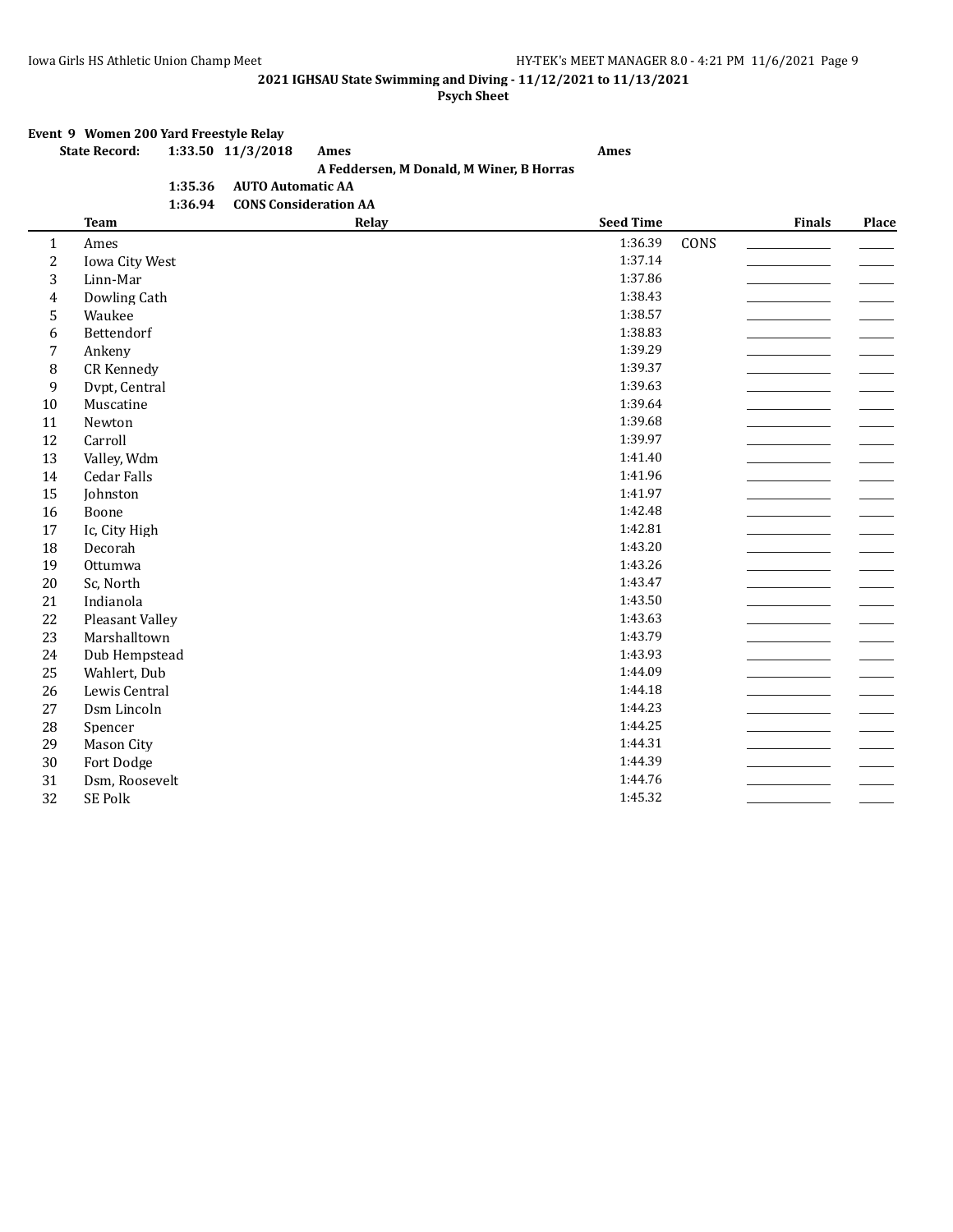#### **Psych Sheet**

#### **Event 10 Women 100 Yard Backstroke**

|                | <b>State Record:</b>  | 54.80 | 54.17 11/13/2020<br><b>AUTO Automatic AA</b> |                | <b>Scarlet Martin</b> | <b>Iowa City West</b> |      |                    |       |
|----------------|-----------------------|-------|----------------------------------------------|----------------|-----------------------|-----------------------|------|--------------------|-------|
|                |                       | 55.92 | <b>CONS Consideration AA</b>                 |                |                       |                       |      |                    |       |
|                | <b>Name</b>           |       |                                              |                | Year School           | <b>Seed Time</b>      |      | <b>Prelim Time</b> | Place |
| 1              | <b>Scarlet Martin</b> |       |                                              |                | SR Iowa City West     | 55.76                 | CONS |                    |       |
| $\overline{c}$ | <b>Grace Frericks</b> |       |                                              | <b>SR</b>      | Cedar Falls           | 55.91                 | CONS |                    |       |
| 3              | Payden Rafferty       |       |                                              | SO             | Waukee                | 57.92                 |      |                    |       |
| $\overline{4}$ | <b>Hannah Cousins</b> |       |                                              | S <sub>O</sub> | Dvpt, Central         | 57.96                 |      |                    |       |
| 5              | Alexis Henning        |       |                                              | <b>SR</b>      | Ankeny                | 58.30                 |      |                    |       |
| 6              | Avery Schmidt         |       |                                              | JR             | Wahlert, Dub          | 58.48                 |      |                    |       |
| 7              | Abby Hala             |       |                                              | <b>SR</b>      | Ames                  | 58.50                 |      |                    |       |
| 8              | <b>Jordon Kloth</b>   |       |                                              | <b>SR</b>      | Ames                  | 58.62                 |      |                    |       |
| 9              | Evan Schwickerath     |       |                                              | IR             | Waukee                | 58.96                 |      |                    |       |
| 10             | <b>Carlee Wilkins</b> |       |                                              | SO.            | Iowa City West        | 59.23                 |      |                    |       |
| 11             | Lilly Adams           |       |                                              | <b>FR</b>      | <b>CR Kennedy</b>     | 59.28                 |      |                    |       |
| 12             | Anne Baumann          |       |                                              | SR             | CR Kennedy            | 59.42                 |      |                    |       |
| 13             | Julia Sweetman        |       |                                              | <b>IR</b>      | Dowling Cath          | 59.49                 |      |                    |       |
| 14             | Zoe Davey             |       |                                              |                | FR Waukee             | 59.64                 |      |                    |       |
| 15             | Abby Wilcox           |       |                                              | S <sub>O</sub> | Dowling Cath          | 59.73                 |      |                    |       |
| 16             | Sydnie Collins        |       |                                              | SO.            | Lewis Central         | 59.96                 |      |                    |       |
| 17             | Gianna Stasi          |       |                                              | S <sub>O</sub> | Iohnston              | 1:00.01               |      |                    |       |
| 18             | Maci Greenley         |       |                                              | SR             | Bettendorf            | 1:00.14               |      |                    |       |
| 19             | Rachel Rolow          |       |                                              | <b>IR</b>      | Ankeny                | 1:00.16               |      |                    |       |
| 20             | Grace Veach           |       |                                              | <b>SR</b>      | Pleasant Valley       | 1:00.28               |      |                    |       |
| 21             | Leah Chelgren         |       |                                              | <b>SR</b>      | Ottumwa               | 1:00.29               |      |                    |       |
| 22             | Grace Hehr            |       |                                              | S <sub>O</sub> | Mason City            | 1:00.40               |      |                    |       |
| 23             | Morgan Hunt           |       |                                              | <b>SR</b>      | Valley, Wdm           | 1:00.52               |      |                    |       |
| 24             | Kaitlyn Vantiger      |       |                                              | S <sub>O</sub> | Dub Senior            | 1:00.67               |      |                    |       |
| 25             | <b>Willow Larsen</b>  |       |                                              | S <sub>O</sub> | Fairfield             | 1:01.13               |      |                    |       |
| 26             | Gabbie Hanson         |       |                                              | <b>FR</b>      | Dvpt, Central         | 1:01.26               |      |                    |       |
| 27             | Ryann Rossi           |       |                                              | SO.            | Dowling Cath          | 1:01.28               |      |                    |       |
| 28             | <b>Sutton Paulsen</b> |       |                                              | <b>IR</b>      | <b>Cedar Falls</b>    | 1:01.89               |      |                    |       |
| 29             | Allison He            |       |                                              | S <sub>O</sub> | Valley, Wdm           | 1:01.98               |      |                    |       |
| 30             | Faith Warrick         |       |                                              | S <sub>O</sub> | Johnston              | 1:02.03               |      |                    |       |
| 31             | Loretta Ostermeier    |       |                                              | SR             | Ames                  | 1:02.36               |      |                    |       |
| 32             | Abbi Brown            |       |                                              |                | JR Ankeny             | 1:02.57               |      |                    |       |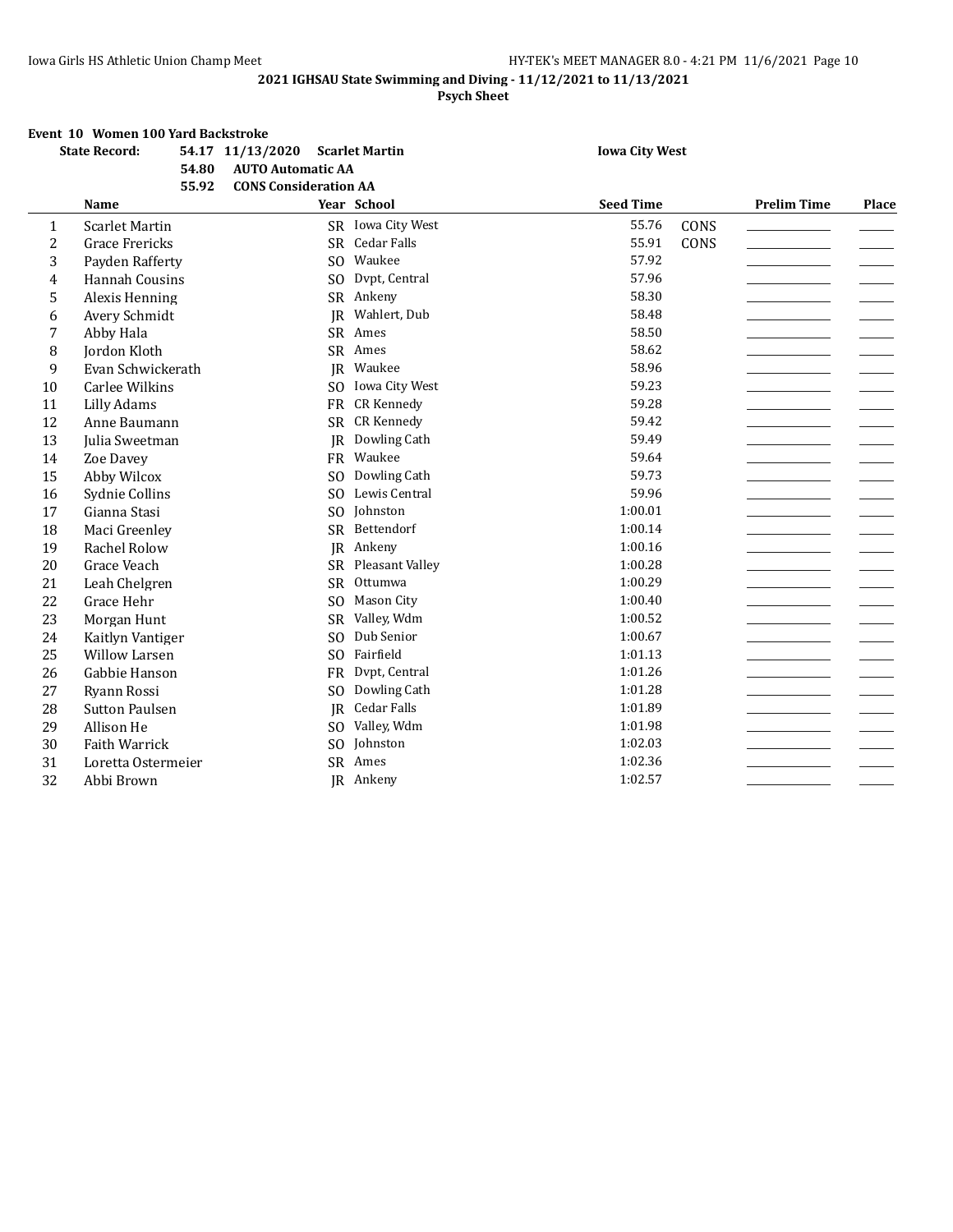#### **Psych Sheet**

|  |  | Event 11 Women 100 Yard Breaststroke |
|--|--|--------------------------------------|
|--|--|--------------------------------------|

|    | <b>State Record:</b>      | 1:01.18 11/3/2012            | <b>Katharine Ross</b> | <b>DM North</b>  |                    |       |
|----|---------------------------|------------------------------|-----------------------|------------------|--------------------|-------|
|    | 1:02.58                   | <b>AUTO Automatic AA</b>     |                       |                  |                    |       |
|    | 1:03.80                   | <b>CONS Consideration AA</b> |                       |                  |                    |       |
|    | <b>Name</b>               |                              | Year School           | <b>Seed Time</b> | <b>Prelim Time</b> | Place |
| 1  | Hayley Kimmel             |                              | JR Linn-Mar           | 1:04.22          |                    |       |
| 2  | Olivia Swalley            |                              | JR Johnston           | 1:04.28          |                    |       |
| 3  | <b>Taylor Buhr</b>        |                              | SR Pleasant Valley    | 1:04.73          |                    |       |
| 4  | Isabel Heller             | SO.                          | Dvpt, Central         | 1:05.24          |                    |       |
| 5  | Willa Hage                |                              | FR Waukee             | 1:05.62          |                    |       |
| 6  | Emma Myers                | S <sub>O</sub>               | Carroll               | 1:05.64          |                    |       |
| 7  | Andra Robertson           |                              | FR Ames               | 1:06.76          |                    |       |
| 8  | Annie Honkamp             | SO.                          | Dowling Cath          | 1:06.97          |                    |       |
| 9  | Kylee Brown               |                              | JR Lewis Central      | 1:07.37          |                    |       |
| 10 | Reese Winer               |                              | SO Ames               | 1:07.59          |                    |       |
| 11 | Anja Peck                 | SO.                          | Ankeny                | 1:07.80          |                    |       |
| 12 | Baylee Lehmann            | S <sub>O</sub>               | <b>Cedar Falls</b>    | 1:07.81          |                    |       |
| 13 | Emma Foth                 | <b>IR</b>                    | Dowling Cath          | 1:08.06          |                    |       |
| 14 | Maci Boffeli              | <b>SR</b>                    | Dub Senior            | 1:08.11          |                    |       |
| 15 | Alexa Heiar               |                              | SR Newton             | 1:08.11          |                    |       |
| 16 | Kate VanZee               | S <sub>O</sub>               | Valley, Wdm           | 1:08.13          |                    |       |
| 17 | Dylan Hogenson            | SO.                          | Waukee                | 1:08.17          |                    |       |
| 18 | <b>Brooke Moser</b>       | <b>SR</b>                    | Spencer               | 1:08.32          |                    |       |
| 19 | Ella Zillmer              | SR                           | Bettendorf            | 1:08.32          |                    |       |
| 20 | Aspen Cole                | S <sub>O</sub>               | Mason City            | 1:08.47          |                    |       |
| 21 | Camden Habgood            | SR                           | Waukee                | 1:08.52          |                    |       |
| 22 | <b>Ouin Mahler-Moreno</b> | <b>FR</b>                    | Perry                 | 1:08.62          |                    |       |
| 23 | Emy Cerbin                |                              | FR Johnston           | 1:08.65          |                    |       |
| 24 | Kristin He                | SR                           | Valley, Wdm           | 1:08.98          |                    |       |
| 25 | Taylor Halverson          | JR                           | Mason City            | 1:09.96          |                    |       |
| 26 | Casey Gannon              | <b>IR</b>                    | <b>CR Kennedy</b>     | 1:10.41          |                    |       |
| 27 | Aurora Miller             | IR                           | Cb, Abe Lincoln       | 1:10.54          |                    |       |
| 28 | Kennedy Capman            | SO.                          | SE Polk               | 1:10.58          |                    |       |
| 29 | Addi Mougin               | S <sub>O</sub>               | CR Jefferson          | 1:10.69          |                    |       |
| 30 | Abby Jones                | IR.                          | <b>CR Washington</b>  | 1:10.94          |                    |       |
| 31 | Olivia Knutson            | S <sub>O</sub>               | Ames                  | 1:11.05          |                    |       |
| 32 | Lauryn Halverson          |                              | FR Mason City         | 1:11.18          |                    |       |